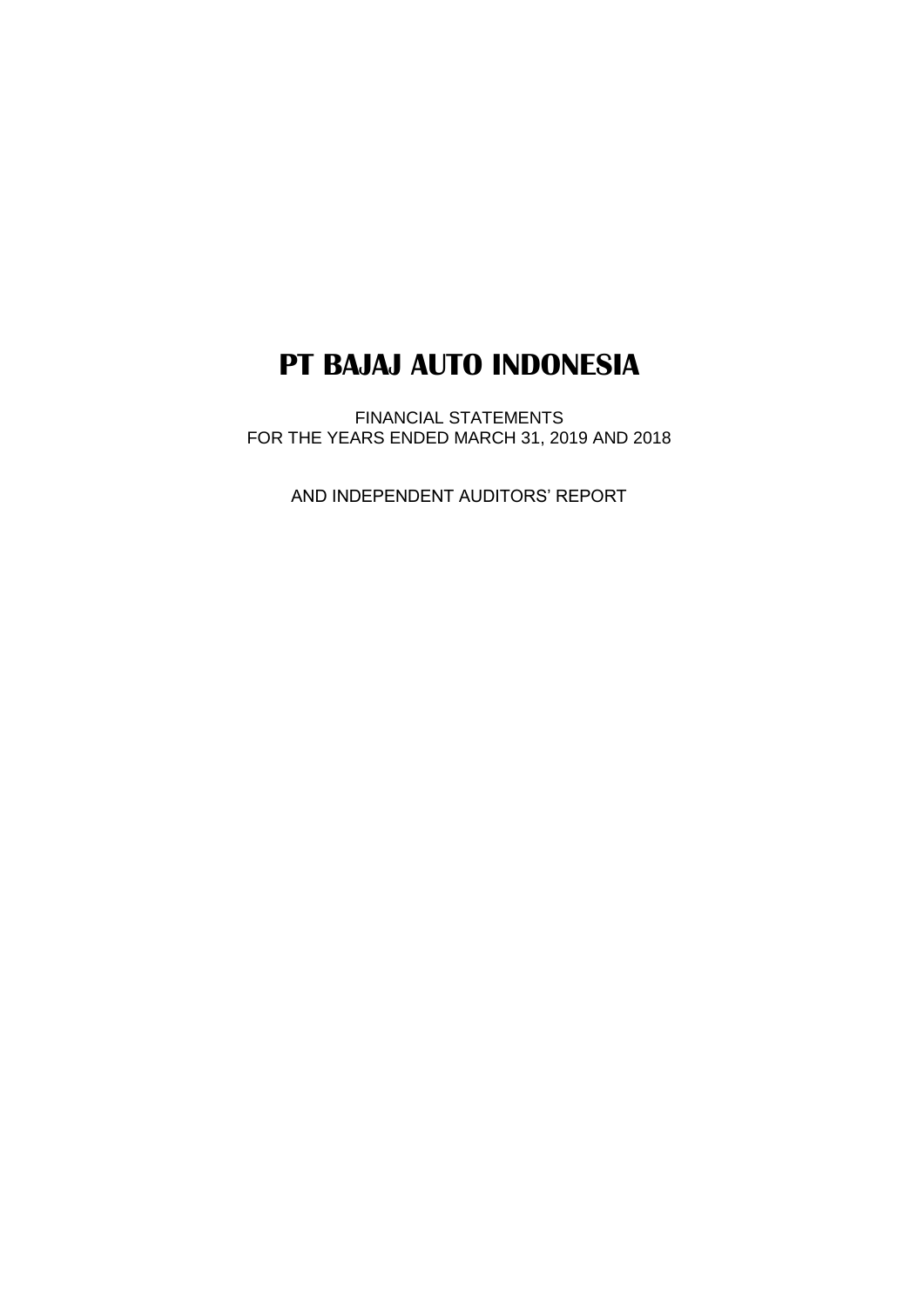TABLE OF CONTENTS

The financial statements have been prepared in Indonesian Rupiah. Also, the audit report is based on figures in Indonesian Rupiah. For the purpose of user, the financial statements and notes as on 31 March 2019 & 2018 have been converted in Indian Rupees at following exchange rates as on 31 March 2019.

1 USD = Indonesian Rupiah 14244  $1$  USD = Rs. 69.1550 Hence, Re. 1 = Indonesian Rupiah 205.97

|                                                                                        | Page     |
|----------------------------------------------------------------------------------------|----------|
|                                                                                        |          |
| DIRECTORS' STATEMENT LETTER                                                            |          |
| INDEPENDENT AUDITORS' REPORT                                                           | $1 - 2$  |
| FINANCIAL STATEMENTS - As of March 31, 2019 and 2017\8<br>And for the years then ended |          |
| <b>Statements of Financial Position</b>                                                | $3 - 4$  |
| Statements of Profit or Loss and Comprehensive Income                                  | 5        |
| Statements of Changes In Equity                                                        | 6        |
| <b>Statements of Cash Flows</b>                                                        | 7        |
| Notes to Financial Statements                                                          | $8 - 17$ |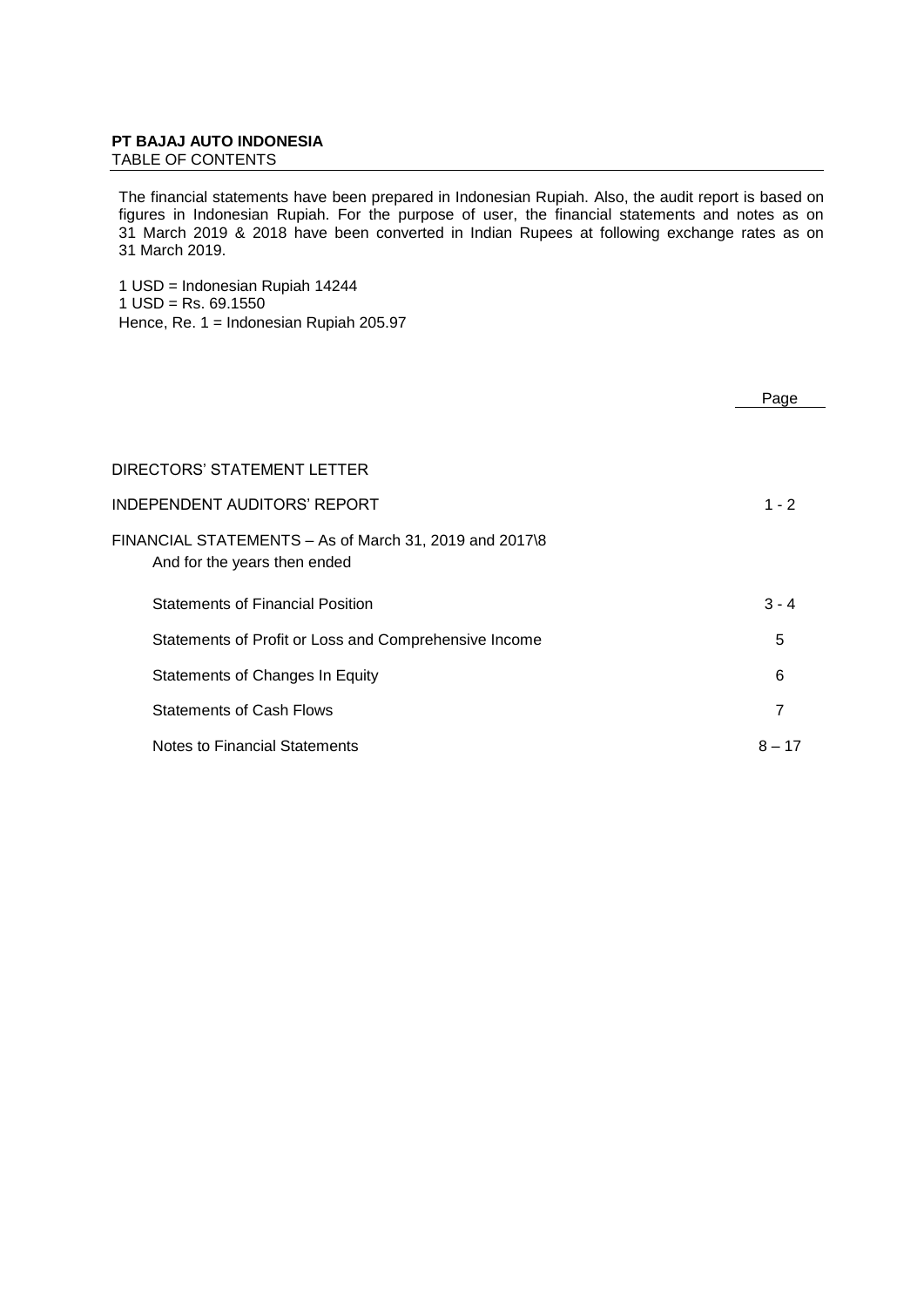

PT. Bajaj Auto Indonesia Jl. Panjang No. 11 D-E. Arteri Kelapa Dua Kebon Jeruk, Jakarta Barat 11550 Tel +62 21 5366 2689 Fax : +62 21 5366 2690

## **DIRECTORS' STATEMENT** RELATING TO THE RESPONSIBILITY FOR THE FINANCIAL STATEMENTS FOR THE YEAR ENDED MARCH 31, 2019 PT BAJAJ AUTO INDONESIA

We, the undersigned:

| Name           | Kulkarni Dinesh Anantrao                                                  |
|----------------|---------------------------------------------------------------------------|
| Office address | Jalan Panjang No. 11D-E Arteri Kelapa Dua<br>Kebon Jeruk - Jakarta 11550  |
| Domicile       | C/O BAJAJ AUTO LTD.<br>Akurdi, Pune 411 035<br>Maharashtra state<br>India |
| Phone number   | (+91) 9561112752                                                          |
| Position       | President Director                                                        |

State that:

ś,

 $\mathcal{L}$ 

ïĨ.

 $\vec{a}$ 

躀

 $\sum_{k=1}^{n}$ 

珂

 $\mathbb{R}^n$ 

xП

- We are responsible for the preparation and presentation of the financial statements for the year  $1<sub>1</sub>$ ended March 31, 2019;
- The financial statements have been prepared and presented in accordance with the Indonesian  $2.$ Financial Accounting Standards;
- All information contained in the financial statements is complete and correct; 3. a.
	- The financial statements do not contain misleading material information or facts, and do not  $b.$ omit material information or facts;
- $\boldsymbol{4}$ . We are responsible for the Company's internal control system.

This statement is made truthfully.



**President Director** 

Jakarta, April 18, 2019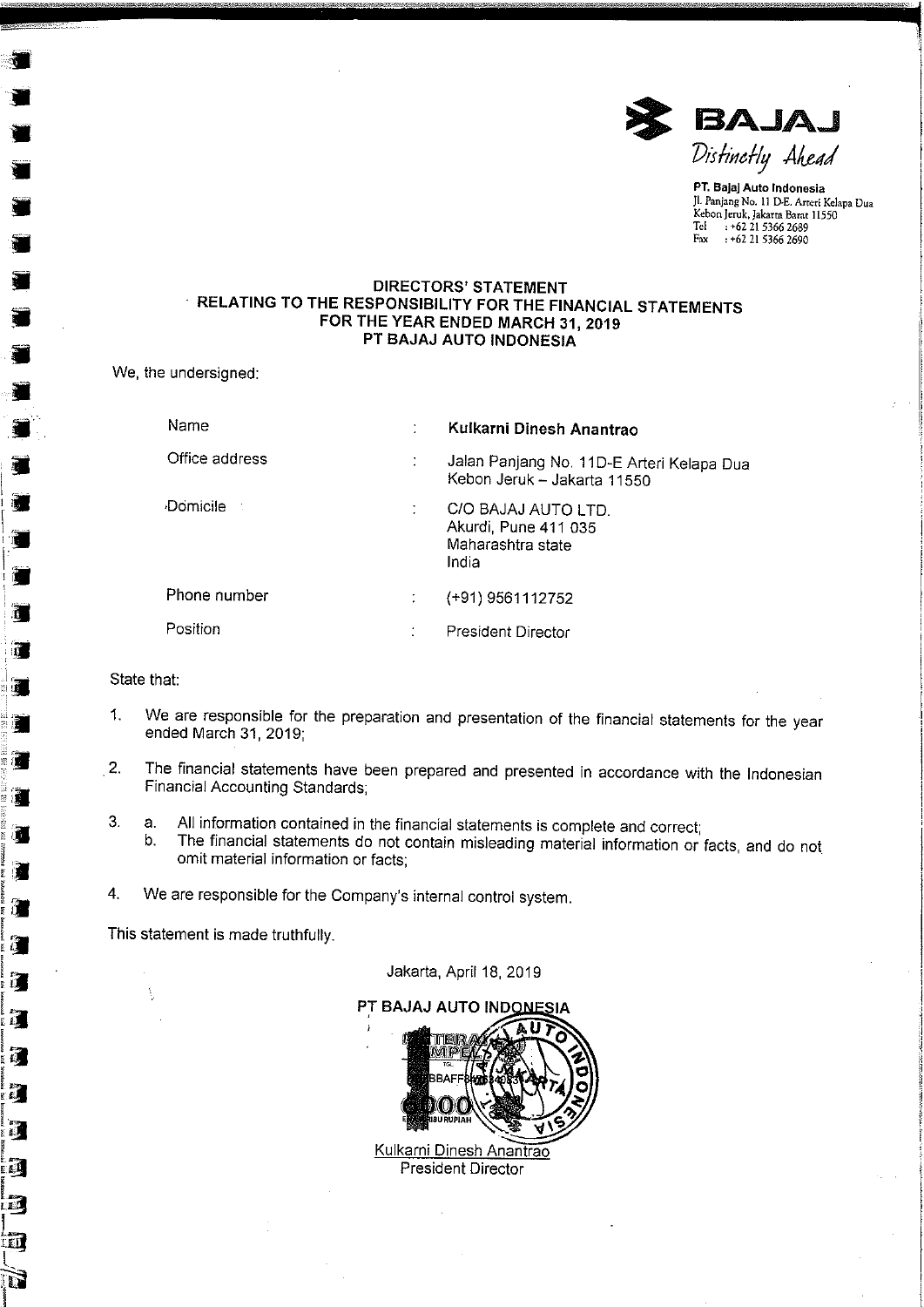

E Ú

si.

FANTA ANG PART

# TRISNO, ADAMS & REKAN

REGISTERED PUBLIC ACCOUNTANTS NOMOR IZIN USAHA (BUSINESS LICENSE NO.): KMK. NOMOR 922/KM.1/2010

# **Independent Auditors' Report**

No. 00008/3.0222/AU.1/05/0548-7/1/IV/2019

The Commissioners and Directors PT BAJAJ AUTO INDONESIA

We have audited the accompanying financial statements of PT BAJAJ AUTO INDONESIA (the Company), which comprise of the statement of financial position as of March 31, 2019 and the statements of comprehensive income, changes in equity, and cash flows for the year then ended, and a summary of significant accounting policies and other explanatory information.

# Management's responsibility for the financial statements

The management is responsible for the preparation and fair presentation of such financial statements in accordance with the Indonesian Financial Accounting Standards, and for such internal control as management determines is necessary to enable the preparation of financial statements that are free from material misstatement, whether due to fraud or error.

# **Auditor's responsibility**

Our responsibility is to express an opinion on such financial statements based on our audit. We conducted our audit in accordance with Standards on Auditing established by the Indonesian Institute of Certified Public Accountants. Those standards require that we comply with ethical requirements and plan and perform the audit to obtain reasonable assurance about whether such financial statements are free from material misstatement.

An audit involves performing procedures to obtain audit evidence about the amounts and disclosures in the financial statements. The procedures selected depend on the auditor's judgment, including the assessment of the risks of material misstatement of the financial statement, whether due to fraud or error. In making those risk assessments, the auditors consider internal control relevant to entity's preparation and fair presentation of the financial statements in order to design audit procedures that are appropriate in the circumstances, but not for the purpose of expressing an opinion on the effectiveness of the entity's internal control. An audit also includes evaluating the appropriateness of accounting policies used and the reasonableness of accounting estimates made by the management, as well as evaluating the overall presentation of the financial statements.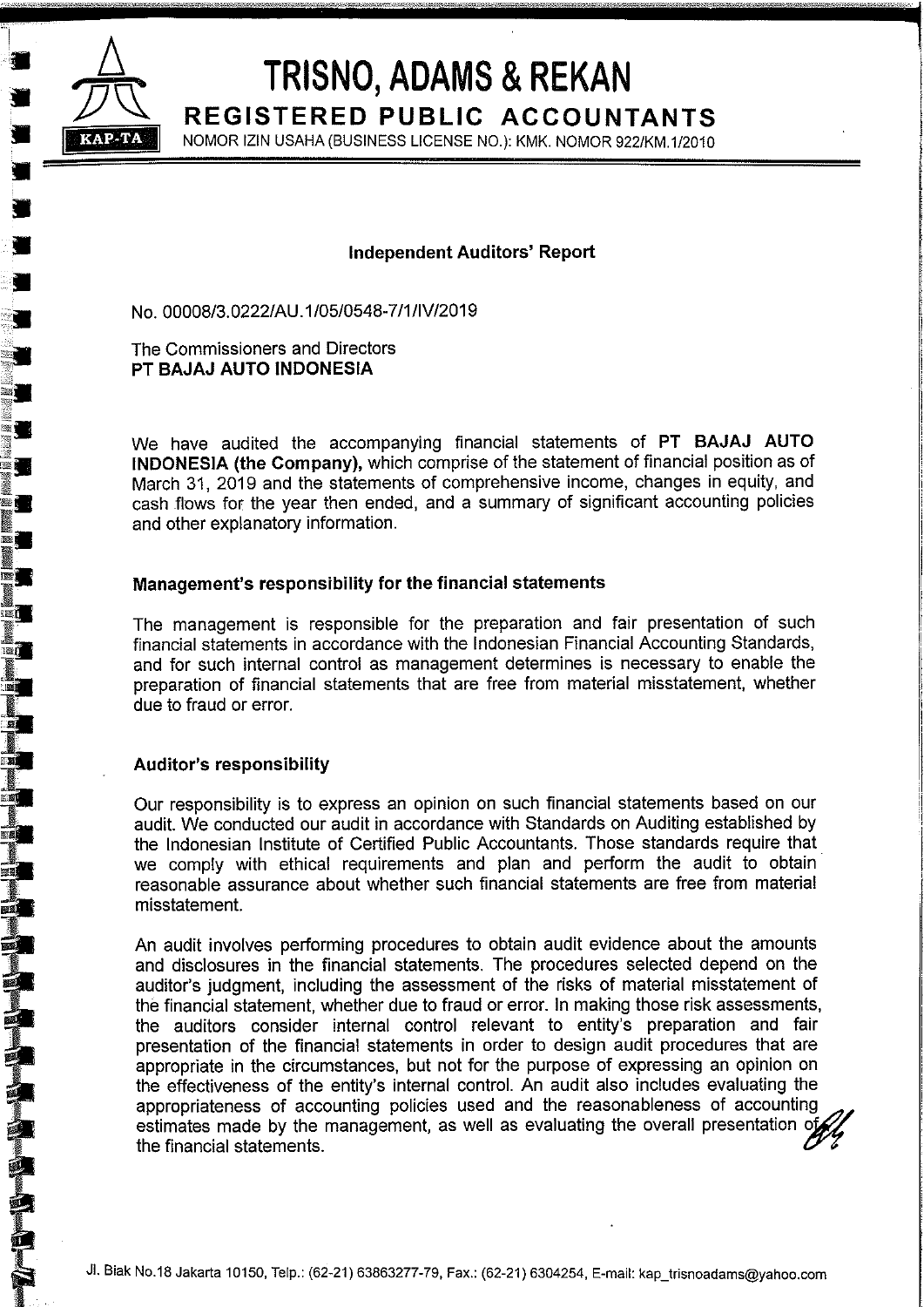

We believe the audit evidence we have obtained is sufficient and appropriate to provide a basis for our audit opinion.

# Opinion

In our opinion, the accompanying financial statements present fairly, in all material respects, the financial position of PT BAJAJ AUTO INDONESIA as of March 31, 2019, and its financial performance, and cash flows for the year then ended in accordance with the Indonesian Financial Accounting Standards.

TRISNO, ADAMS AREKAN **RMK.NOMOR 922/KM.1/2010 Business Licens AT** 

Ha mil

Patrick Henry Adam, M.Com., CPA of Indonesia License No. AP .0548

April 18, 2019

 $\blacksquare$ 

運動

1<br>9

**ET 19** 

li al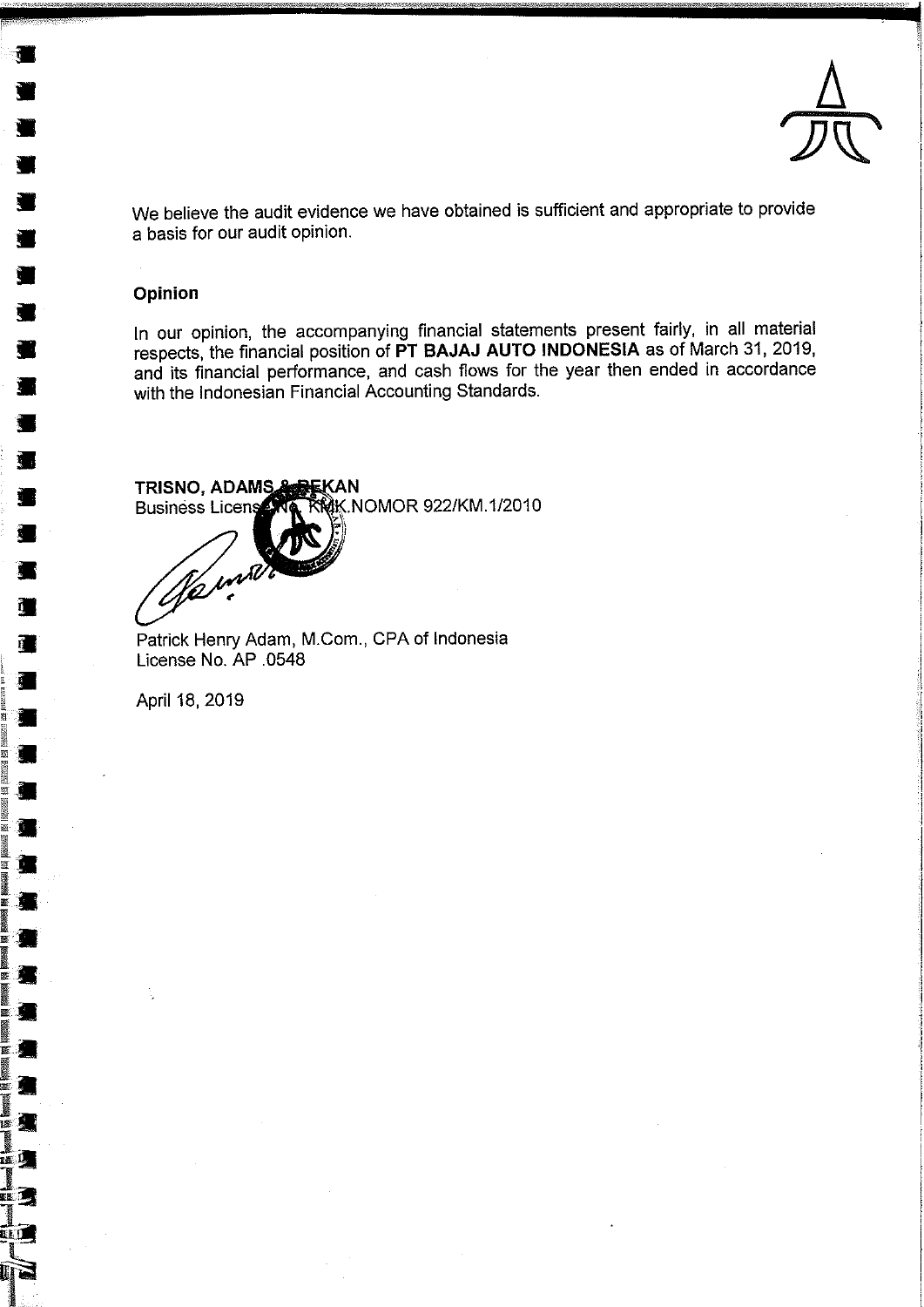STATEMENTS OF FINANCIAL POSITION MARCH 31, 2019 AND 2018

(Expressed in Indonesian Rupiah, unless otherwise stated)

|                                | <b>Notes</b> | 2019          | 2018          | 2019      | 2018      |
|--------------------------------|--------------|---------------|---------------|-----------|-----------|
|                                |              | <b>IDR</b>    | <b>IDR</b>    | ₹ (Crore) | ₹ (Crore) |
| <b>ASSETS</b>                  |              |               |               |           |           |
| <b>CURRENT ASSETS</b>          |              |               |               |           |           |
| Cash and cash equivalents      | 2b, 2d, 3    | 1,491,357,389 | 5,866,705,220 | 0.72      | 2.85      |
| Other receivable               | 4            |               | 100,000,000   | -         | 0.05      |
| Prepaid expense                | 2n           | 370,370,370   | 925,925,925   | 0.19      | 0.45      |
| <b>Total Current Assets</b>    |              | 1,861,727,759 | 6,892,631,145 | 0.91      | 3.35      |
| <b>NON-CURRENT ASSETS</b>      |              |               |               |           |           |
| Security deposit               |              | 70,000,000    | 90,000,000    | 0.03      | 0.05      |
| <b>Total Noncurrent Assets</b> |              | 70,000,000    | 90,000,000    | 0.03      | 0.05      |
| <b>TOTAL ASSETS</b>            |              | 1,931,727,759 | 6,982,631,145 | 0.94      | 3.40      |

*See accompanying notes to financial statements which are an integral part of the financial statements*

> Rakesh Sharma *President Commissioner*

Kevin D'sa *Commissioner*  Teguh Boentoro  *Commissioner*

Kulkarni Dinesh Anantrao *President Director*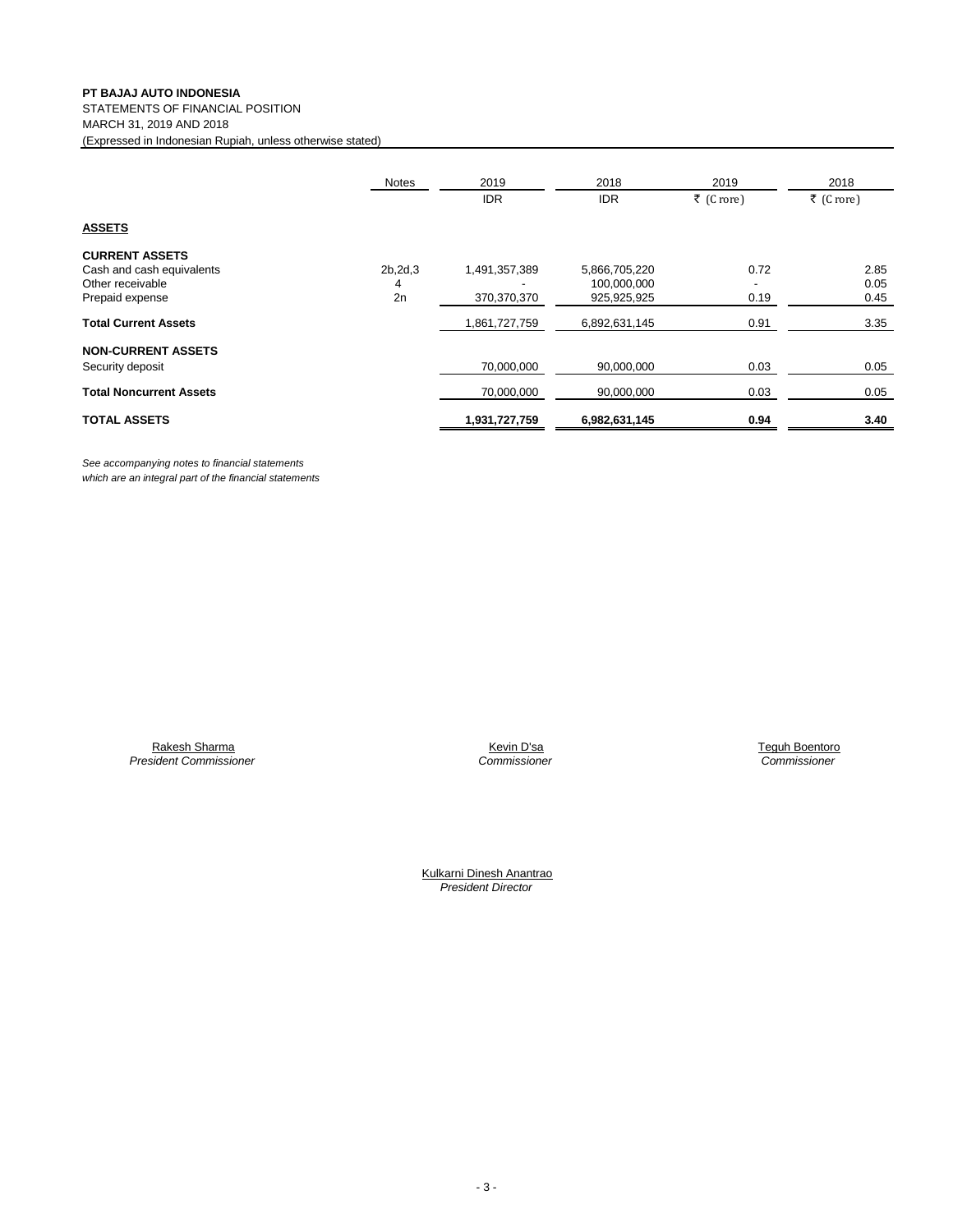STATEMENTS OF FINANCIAL POSITION

MARCH 31, 2019 AND 2018

(Expressed in Indonesian Rupiah, unless otherwise stated) (Continued)

|                                                                                                                                    | Notes | 2019             | 2018            | 2019      | 2018      |
|------------------------------------------------------------------------------------------------------------------------------------|-------|------------------|-----------------|-----------|-----------|
|                                                                                                                                    |       | <b>IDR</b>       | <b>IDR</b>      | ₹ (Crore) | ₹ (Crore) |
| <b>LIABILITIES AND EQUITY</b>                                                                                                      |       |                  |                 |           |           |
| <b>CURRENT LIABILITIES</b>                                                                                                         |       |                  |                 |           |           |
| Taxes payable                                                                                                                      | 2o,5a | 13,533,333       | 1,112,238       | 0.01      |           |
| Other payables                                                                                                                     | 6     | 18,972,753       | 51,799,878      | 0.01      | 0.03      |
| Accrued expenses                                                                                                                   | 2n    | 58,838,307       | 115,233,699     | 0.03      | 0.06      |
| <b>Total Current Liabilities</b>                                                                                                   |       | 91,344,393       | 168,145,815     | 0.05      | 0.09      |
| <b>EQUITY</b>                                                                                                                      |       |                  |                 |           |           |
| Capital stock - par value per share USD 3 (IDR 28,065)<br>in 2019 and 2018.<br>Authorized, subscribed and paid-up - 415,000 shares |       |                  |                 |           |           |
| in 2019 and 2018.                                                                                                                  | 7     | 11,646,975,000   | 11,646,975,000  | 5.65      | 5.65      |
| Foreign exchange difference on paid-up capital                                                                                     |       | 528,695,625      | 528,695,625     | 0.26      | 0.26      |
| Deficit                                                                                                                            |       | (10,335,287,259) | (5,361,185,295) | (5.02)    | (2.60)    |
| <b>Total Equity</b>                                                                                                                |       | 1,840,383,366    | 6,814,485,330   | 0.89      | 3.31      |
| <b>TOTAL LIABILITIES AND EQUITY</b>                                                                                                |       | 1,931,727,759    | 6,982,631,145   | 0.94      | 3.40      |

*See accompanying notes to financial statements which are an integral part of the financial statements*

Rakesh Sharma *President Commissioner*

*Commissioner Commissioner* Kevin D'sa **Teguh Boentoro** 

*President Director* Kulkarni Dinesh Anantrao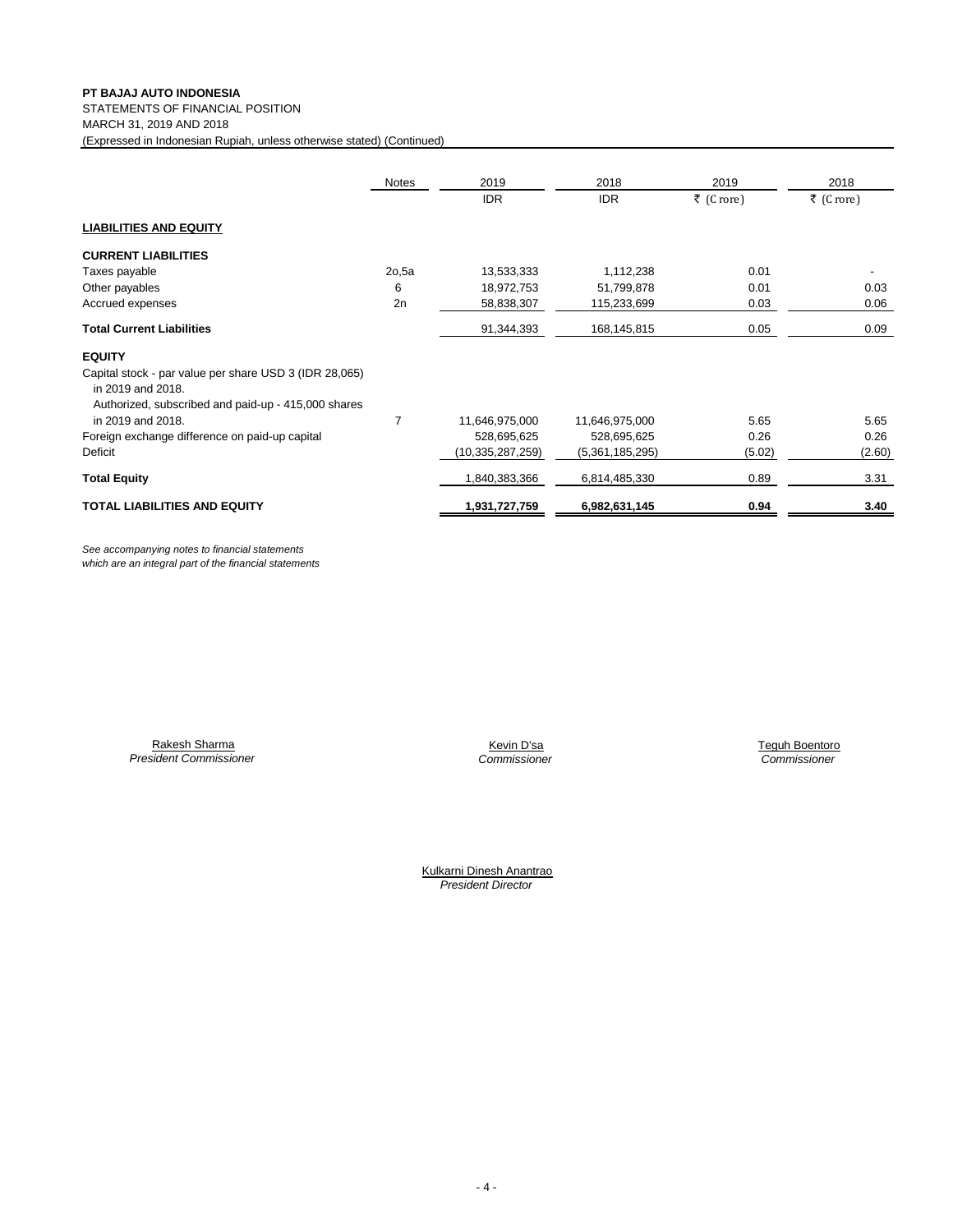STATEMENTS OF PROFIT OR LOSS AND OTHER COMPREHENSIVE INCOME

FOR THE YEARS ENDED MARCH 31, 2019 AND 2018

(Expressed in Indonesian Rupiah, unless otherwise stated)

|                                                                                       | <b>Notes</b>   | 2019<br><b>IDR</b>        | 2018<br><b>IDR</b> | 2019<br>₹ (Crore) | 2018<br>₹ (Crore) |
|---------------------------------------------------------------------------------------|----------------|---------------------------|--------------------|-------------------|-------------------|
| <b>NET SALES</b>                                                                      | 2n             |                           |                    |                   |                   |
| <b>COST OF GOODS SOLD</b>                                                             | 2c, 2n         |                           |                    |                   |                   |
| <b>GROSS PROFIT</b>                                                                   |                |                           |                    |                   |                   |
| <b>OPERATING EXPENSES</b><br>Selling<br>General and administrative                    | 2n,8           | (5, 172, 912, 608)        | (2,677,930,030)    | (2.52)            | (1.30)            |
| <b>Total Operating Expenses</b>                                                       |                | (5, 172, 912, 608)        | (2,677,930,030)    | (2.52)            | (1.30)            |
| <b>LOSS FROM OPERATIONS</b>                                                           |                | (5, 172, 912, 608)        | (2,677,930,030)    | (2.52)            | (1.30)            |
| <b>OTHER INCOME (EXPENSES)</b><br>Gain on foreign exchange - net<br>Rent income - net | 2b.9           | 78,810,644<br>120,000,000 | 100,717,035        | 0.04<br>0.06      | 0.05<br>$\sim$    |
| Other Income - Net                                                                    |                | 198,810,644               | 100,717,035        | 0.10              | 0.05              |
| <b>INCOME (LOSS) BEFORE INCOME TAX</b>                                                |                | (4,974,101,964)           | (2,577,212,995)    | (2.42)            | (1.25)            |
| <b>INCOME TAX BENEFIT (EXPENSES)</b>                                                  | 2 <sub>o</sub> |                           |                    |                   |                   |
| <b>INCOME (LOSS) FOR THE YEAR</b>                                                     |                | (4,974,101,964)           | (2,577,212,995)    | (2.42)            | (1.25)            |
| OTHER COMPREHENSIVE INCOME                                                            |                |                           |                    |                   |                   |
| TOTAL NET LOSS AND OTHER<br><b>COMPREHENSIVE INCOME FOR THE YEAR</b>                  |                | (4,974,101,964)           | (2,577,212,995)    | (2.42)            | (1.25)            |

*See accompanying notes to financial statements which are an integral part of the financial statements.*

> *President Commissioner Commissioner Commissioner* Rakesh Sharma

Teguh Boentoro<br>Commissioner

*President Director* Kulkarni Dinesh Anantrao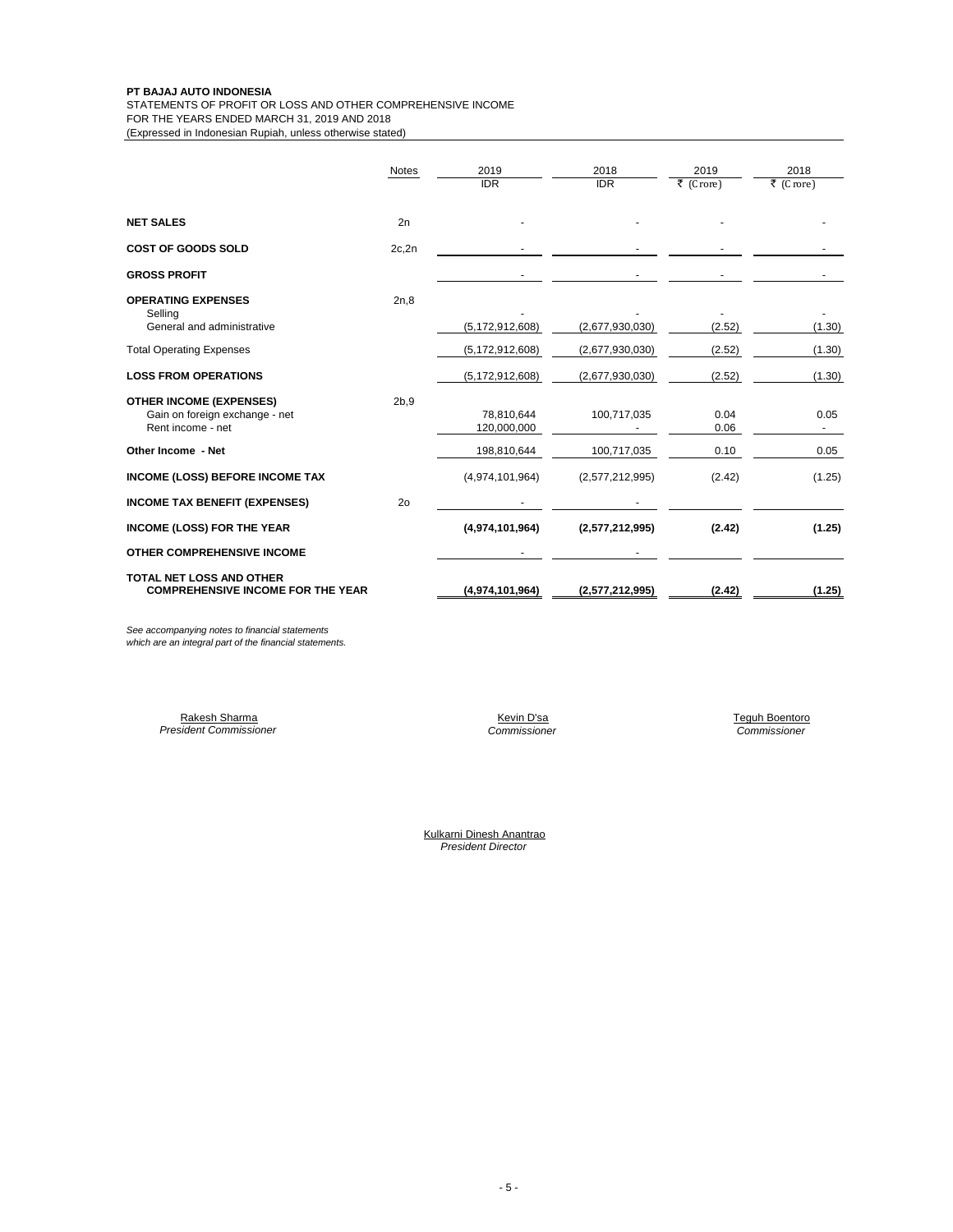STATEMENTS OF CHANGES IN EQUITY

FOR THE YEARS ENDED MARCH 31, 2019 AND 2018 (Expressed in Indonesian Rupiah, unless otherwise stated)

|                                   | Paid-up<br>capital stock<br>IDR. | Foreign exchange<br>difference on<br>paid-up capital<br><b>IDR</b> | Deficit<br><b>IDR</b> | Total equity<br><b>IDR</b> |
|-----------------------------------|----------------------------------|--------------------------------------------------------------------|-----------------------|----------------------------|
| Balance as of April 1, 2017       | 388,232,500,000                  | 17,623,187,500                                                     | (396, 463, 989, 175)  | 9,391,698,325              |
| Decrease in paid-up capital stock | (376,585,525,000)                | (17,094,491,875)                                                   | 393,680,016,875       |                            |
| Total net loss for the year       |                                  |                                                                    | (2,577,212,995)       | (2,577,212,995)            |
| Balance as of March 31, 2018      | 11,646,975,000                   | 528,695,625                                                        | (5,361,185,295)       | 6,814,485,330              |
| Total net loss for the year       |                                  |                                                                    | (4,974,101,964)       | (4,974,101,964)            |
| Balance as of March 31, 2019      | 11,646,975,000                   | 528,695,625                                                        | (10,335,287,259)      | 1,840,383,366              |

*See accompanying notes to financial statements*

*which are an integral part of the financial statements*

|                                   |               | Foreign exchange |           |              |
|-----------------------------------|---------------|------------------|-----------|--------------|
|                                   | Paid-up       | difference on    |           |              |
|                                   | capital stock | paid-up capital  | Deficit   | Total equity |
|                                   | ₹ (Crore)     | ₹ (Crore)        | ₹ (Crore) | ₹ (Crore)    |
| Balance as of April 1, 2017       | 188.48        | 8.56             | (192.48)  | 4.56         |
| Decrease in paid-up capital stock | (182.83)      | (8.30)           | 191.13    |              |
| Total net loss for the year       |               |                  | (1.25)    | (1.25)       |
| Balance as of March 31, 2018      | 5.65          | 0.26             | (2.60)    | 3.31         |
| Total net loss for the year       |               |                  | (2.42)    | (2.42)       |
| Balance as of March 31, 2019      | 5.65          | 0.26             | (5.02)    | 0.89         |

*See accompanying notes to financial statements*

*which are an integral part of the financial statements*

*President Commissioner Commissioner Commissioner* Rakesh Sharma **Kevin D'sa** Kevin D'sa **Kevin D'sa** Teguh Boentoro

Kulkarni Dinesh Anantrao *President Director*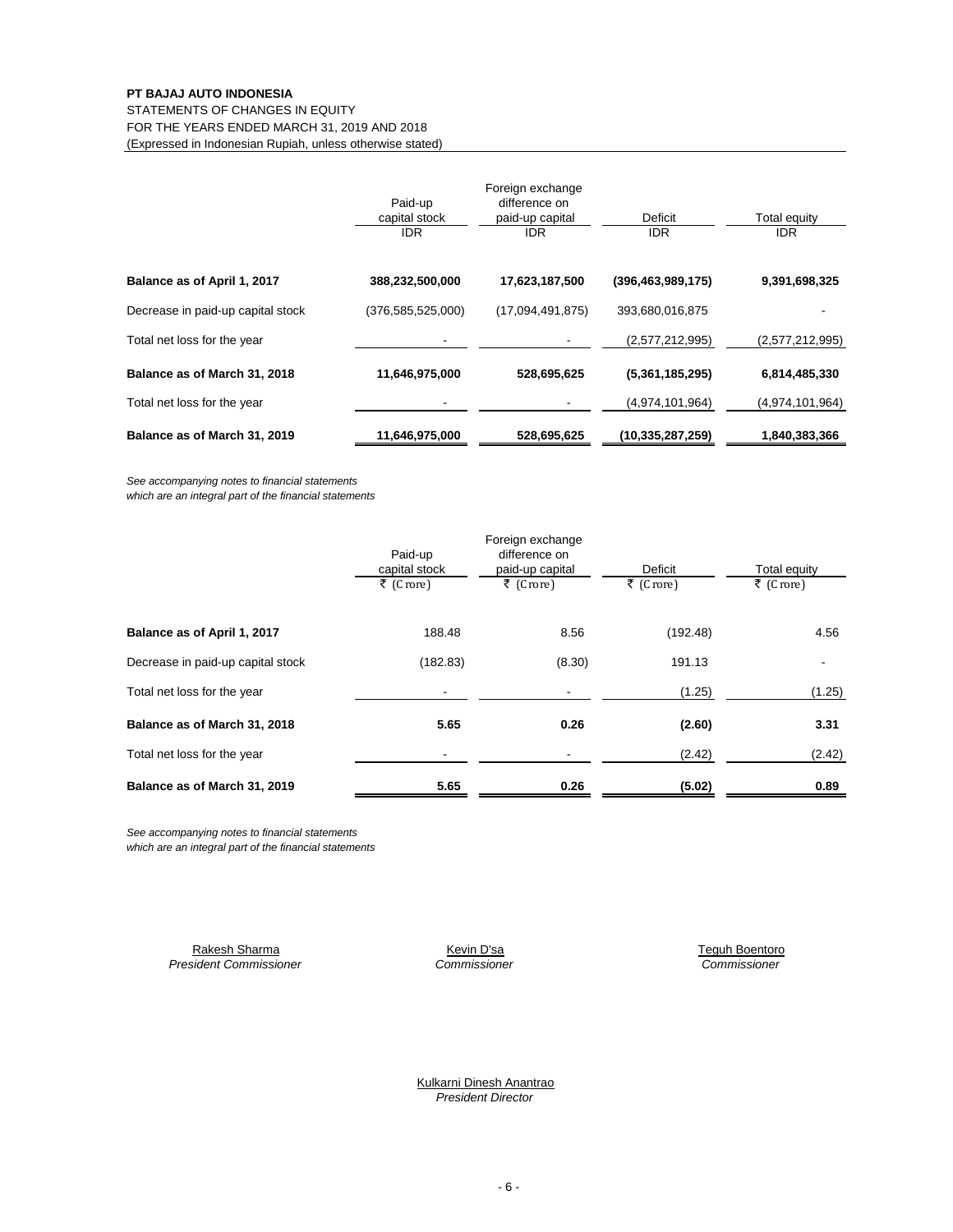## STATEMENTS OF CASH FLOWS

FOR THE YEARS ENDED MARCH 31, 2019 AND 2018 (Expressed in Indonesian Rupiah, unless otherwise stated)

|                                                | 2019<br><b>IDR</b> | 2018<br><b>IDR</b> | 2019<br>₹ (Crore) | 2018<br>₹ (Crore) |
|------------------------------------------------|--------------------|--------------------|-------------------|-------------------|
| <b>CASH FLOWS FROM OPERATING ACTIVITIES</b>    |                    |                    |                   |                   |
| Cash paid to suppliers and employees           | (4,375,347,831)    | (3,798,457,839)    | (2.13)            | (1.84)            |
| Net Cash Used in Operating Activities          | (4,375,347,831)    | (3,798,457,839)    | (2.13)            | (1.84)            |
| <b>CASH FLOWS FROM INVESTING ACTIVITIES</b>    |                    |                    |                   |                   |
| <b>CASH FLOWS FROM FINANCING ACTIVITIES</b>    |                    |                    |                   |                   |
| NET DECREASE IN CASH AND CASH EQUIVALENTS      | (4,375,347,831)    | (3,798,457,839)    | (2.13)            | (1.84)            |
| CASH AND CASH EQUIVALENTS AT BEGINNING OF YEAR | 5,866,705,220      | 9,665,163,059      | 2.85              | 4.69              |
| CASH AND CASH EQUIVALENTS AT END OF YEAR       | 1,491,357,389      | 5.866.705.220      | 0.72              | 2.85              |

*See accompanying notes to financial statements which are an integral part of the financial statements*

Rakesh Sharma *President Commissioner*

 Teguh Boentoro *Commissioner Commissioner* Kevin D'sa<br>Commissioner

Kulkarni Dinesh Anantrao *President Director*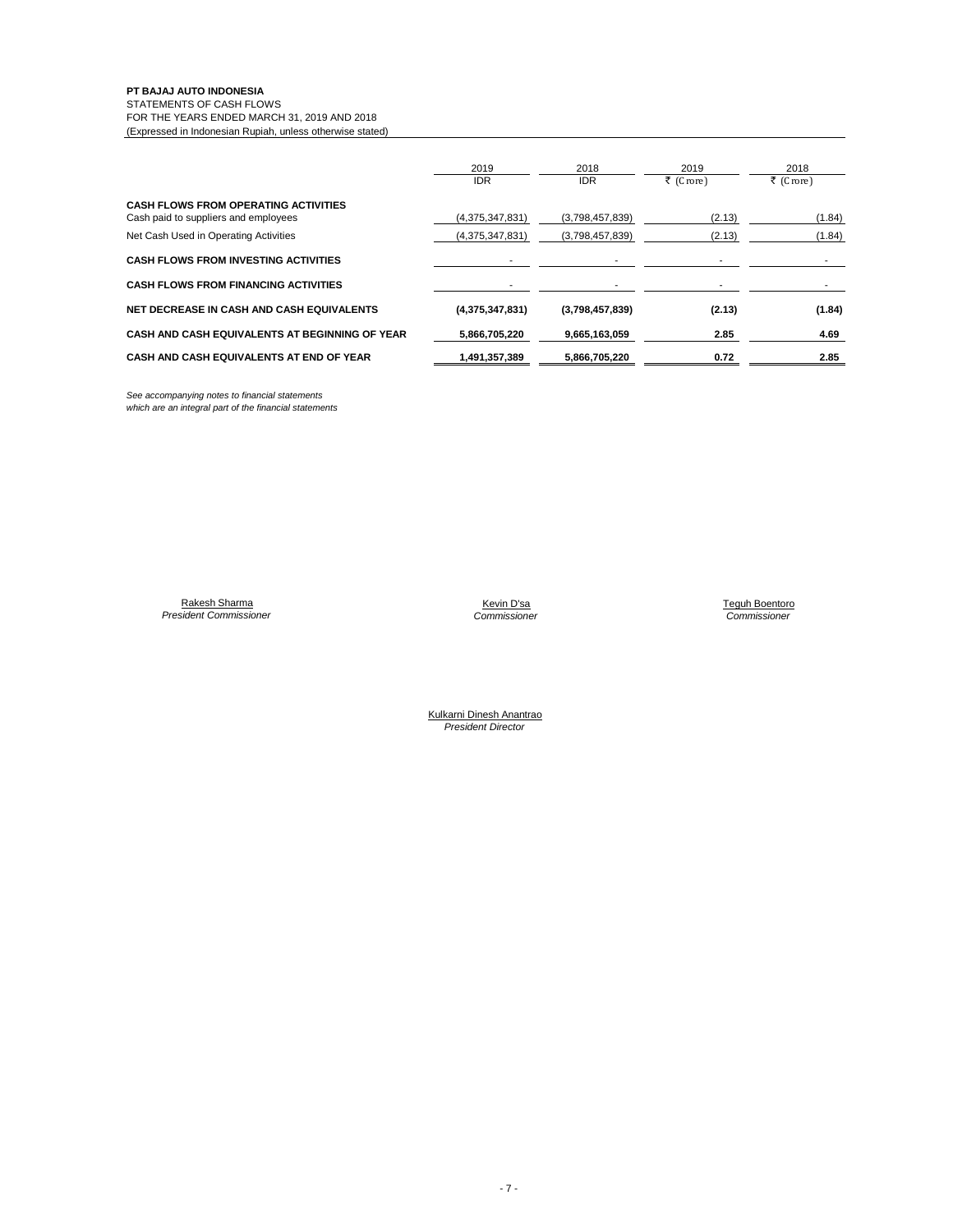## **1. GENERAL**

PT Bajaj Auto Indonesia (the Company) was established within the framework of the Foreign Capital Investment Law No. 1 year 1967 as amended by Law No. 11 year 1970,<br>based on notarial Deed No. 9 dated July 3, 2006 of Sutjip Human Rights of the Republic of Indonesia with decision letter No. C-22753 HT.01.01.TH.2006 dated August 3, 2006, and was published in State Gazette No. 83 dated October 17, 2006, Supplement No. 11137. Based on Decision Letter No. 631/I/PMA/2006, Project Code No. 3591/5030-31/32-19262 dated June 8, 2006 and No.<br>1119/III/PMA/08 dated July 10, 2008, the Company obtained approval for association have been amended several times, most recently are:

- Notarial deed No. 82 dated April 18, 2013 by Mala Mukti, S.H., LL.M., a notary public in Jakarta, concerning in increasing paid up capital based on circular of shareholders. These changes has been approved by the Minister of Law and Human Rights of the Republic of Indonesia with decision letter No. AHU-27579-AH.01.02- Tahun 2013 dated May 22, 2013.
- Notarial deed No. 09 dated September 9, 2013 by Mala Mukti, S.H., LL.M., a notary public in Jakarta, concerning in changes of the management structure of the board of directors and company's head office address. These changes has been approved by the Minister of Law and Human Rights of the Republic of Indonesia with decision letter No. AHU-65799.AH.01.02.Tahun 2013 dated December 16, 2013.
- Notarial deed No. 92 dated Januari 30, 2014 by Mala Mukti, S.H., LL.M., a notary public in Jakarta, concerning in increasing paid up capital based on circular meeting of كالم shareholders. These changes has been approved b 08665.AH.01.02.Tahun 2014 dated February 28, 2014.
- The Company has obtained the approval letter from Foreign Investment Coordinating Board (BKPM) regarding increase in paid in capital as stated in BKPM's approval<br>No. 671/A.8/PMA/2013, dated April 11, 2013 and No.175/I/IP-P
- Notarial deed No. 47 dated April 17, 2017 by Mala Mukti, S.H., LL.M., a notary public in Jakarta, concerning in decreasing the par value of the share based on circular -<br>meeting of shareholders. These changes has been appr 0009917.AH.01.02.Tahun 2017 dated May 3, 2017.
- The Company has obtained the approval letter from Foreign Investment Coordinating Board (BKPM) regarding decrease in paid in capital as stated in BKPM's approval No. 3003/1/IP-PB/PMA/2017, dated August 22, 2017.

The Company is domiciled in Jalan Panjang N0. 11D-E Arteri Kelapa Dua, Kebon Jeruk - Jakarta.

In accordance with article 3 of the Company's articles of association, the scope of its activities is to engage in the trading and manufacturing of two wheelers, three wheelers and spare parts thereof. The Company started commercial operations in 2006.

The Company's management as of March 31, 2019 and 2018 consist of the following:

President Commissioner Commissioners President Director Rakesh Sharma Kevin D'sa Teguh Boentoro Kulkarni Dinesh Anantrao

The Company had total number of employees of 2 persons in 2019 and 2018 (unaudited).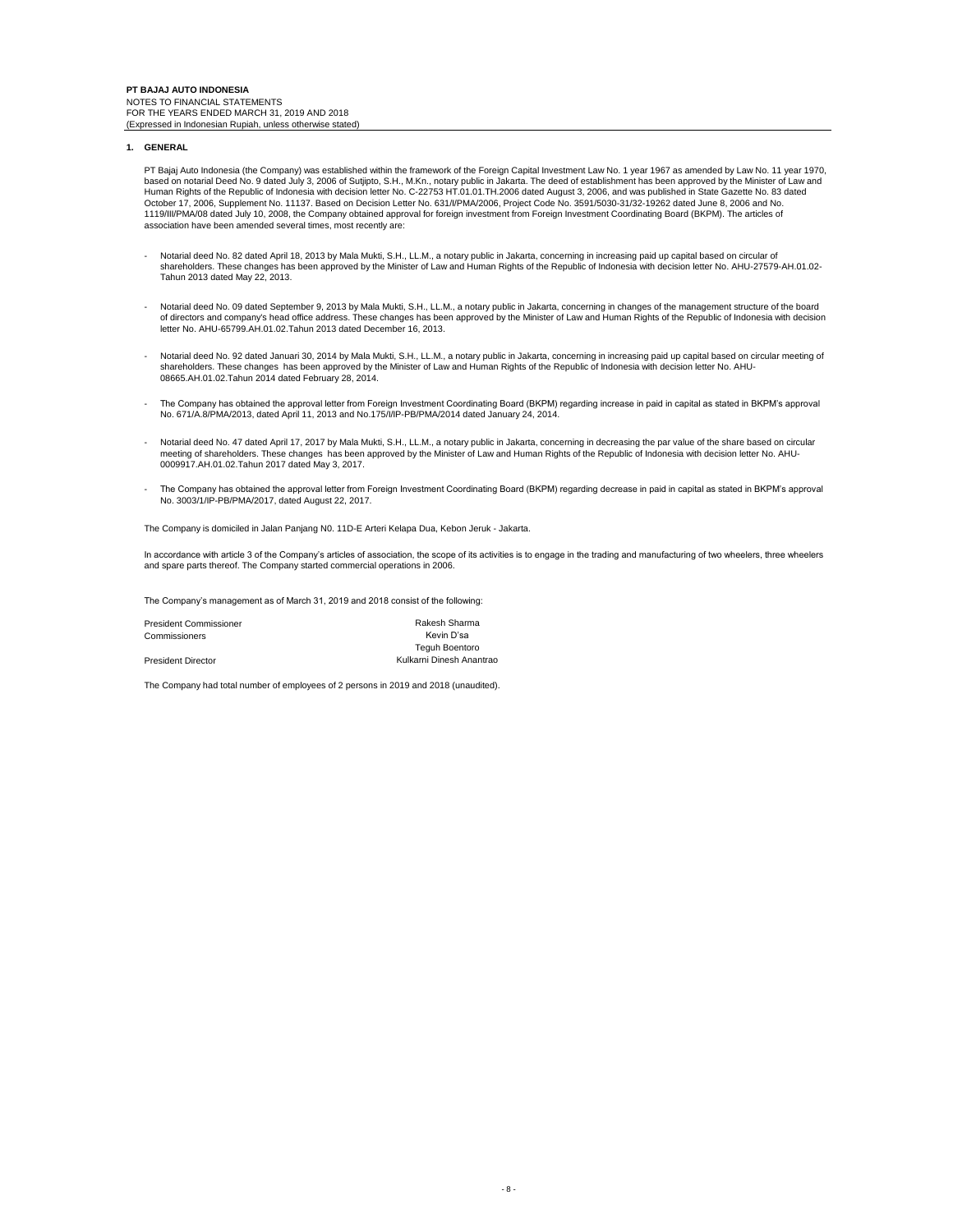## **2. SUMMARY OF SIGNIFICANT ACCOUNTING POLICIES**

## a. **Financial Statement Presentation**

The financial statements have been prepared in accordance with Indonesian Financial Accounting Standards ("SAK"), which comprise the Statements and Intrepretations issued by the Board of Financial Accounting Standards of the Indonesian Institute of Accountants. Such financial statements are an English translation of the Company's statutory report in Indonesia, and are not intended to present financial position and results of operations, changes in equity, and cash flows in accordance with accounting principles and reporting practices generally accepted in other countries and jurisdictions.

The financial statements, except for the statements of cash flows, are prepared under the accrual basis of accounting. The reporting currency used in the preparation of the financial statements is the Indonesian Rupiah, while the measurement basis used is the historical cost, except for certain accounts which are measured on the bases described in the related accounting policies.

The statements of cash flows are prepared using the direct method with classifications of cash flows into operating, investing and financing activities.

#### b. **Foreign Currency Transactions and Translation**

The financial statements are presented in Rupiah, which is functional currency and reporting currency of the Company. Transactions denominated in a foreign currency are translated into Rupiah at the exchange rate prevailing at the date of the transaction. At the reporting dates, monetary assets and liabilities in foreign currencies are<br>translated at the Central Bank of Indonesia middl at period-end exchange rates of monetary assets and liabilities denominated in foreign currencies are recognised in the profit or loss.

The exchange rates used as of March 31, 2019 and 2018 as follow:

|                              | 2019       | 2018       |
|------------------------------|------------|------------|
|                              | <b>IDR</b> | <b>IDR</b> |
| United Stated Dollar (USD 1) | 14.244     | 13.756     |

c. **Transaction with Related Parties**

A related party is a person or entity that is related to the Company:

- 1) directy, or indirectly through one or more intermediaries, the party (1) controls, is controlled by, or is under common control with the Company; has an interest in the Company that gives it significant influence over the Company; or has joint control over the Company.
- 2) the party is an associate of the Company;
- 3) the party is a joint venture in which the Company is a venturer;
- 4) the party is a member of the key management personnel of the Company;
- 5) the party is a close member of the family of any individuals referred to in (1) or (4)
- 6) the party is an entity that is controller, jointly controlled, significantly influenced by or for which significant voting power in such entity resides with directly or indirectly, any individual referred to in (4) or (5); or
- 7) The party is a post-employment benefit plan for the benefit employees of the Company, or of any entity that is a related party of the Company.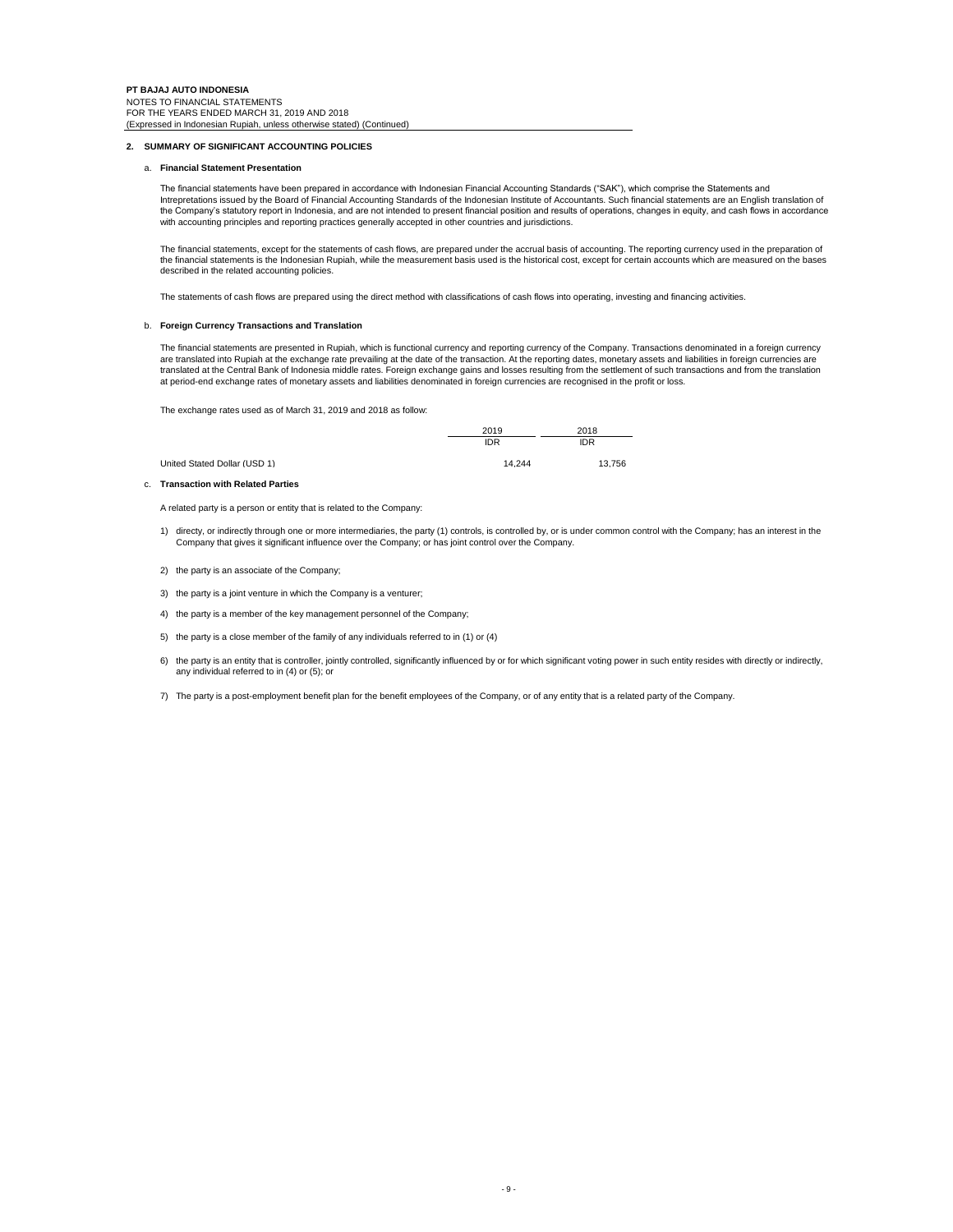#### d. **Cash and Cash equivalents**

Cash and cash equivalents consist of cash on hand and in banks and all unrestricted investment with maturities of three months or less from the date of placement.

#### e. **Trade receivables**

Trade receivables are recognized initially at fair value and subsequently measured at amortised cost using the effective interest method, less provision for impairment. A provision for impairment of trade receivable is established when there is objective evidence that the outstanding amounts of the Company's receivables will not be collected.

#### f. **Inventories**

Inventories are stated at cost or net realizable value, whichever is lower. Costs of vehicles and spare parts are determined using the moving weighted average method.

A provision for inventory loss is determined on the basis of estimated inventory losses since the date of the last physical inventory.

## g. **Impairment of Financial Assets**

At the end of each reporting period, the Company assesses whether there is objective evidence that a financial asset or group of financial assets is impaired. A financial asset or a group of financial assets is impaired and impairment losses are recognised only if there is objective evidence of impairment as a result of one or more events that occurred after the initial recognition of the asset (a "loss event") and that loss event (or events) has an impact on the estimated future cash flows of the financial asset or group of financial assets that can be reliably estimated. The Company first assesses whether objective evidence of impairment exists.

For loans and receivables category, the amount of the loss is measured as the difference between the asset's carrying amount and the present value of estimated future<br>cash flows (excluding future credit losses that have no is reduced and the amount of the loss is recognised in the profit or loss.

If, in a subsequent period, the amount of the impairment loss decreases and the decrease can be related objectively to an event occurring after the impairment was recognised (such as an improvement in the debtor's credit rating), the reversal of the previously recognised impairment loss is recognised in the profit or loss.

#### h. **Prepaid Expenses**

Prepaid expenses are amortized over their beneficial periods using the straight-line method.

#### i. **Property, Plant and Equipment and Depreciation**

Property, plant and equipment are stated at cost less accumulated depreciation and impairment losses.

Depreciation is computed using the straight-line method based on the estimated useful lives of the assets as follows:

|                                        | Years   |
|----------------------------------------|---------|
| Machinery                              |         |
| Computer and data processing equipment |         |
| Factory equipment                      |         |
| Home and office appliance              | Δ       |
| Transportation equipment               | $4 - 8$ |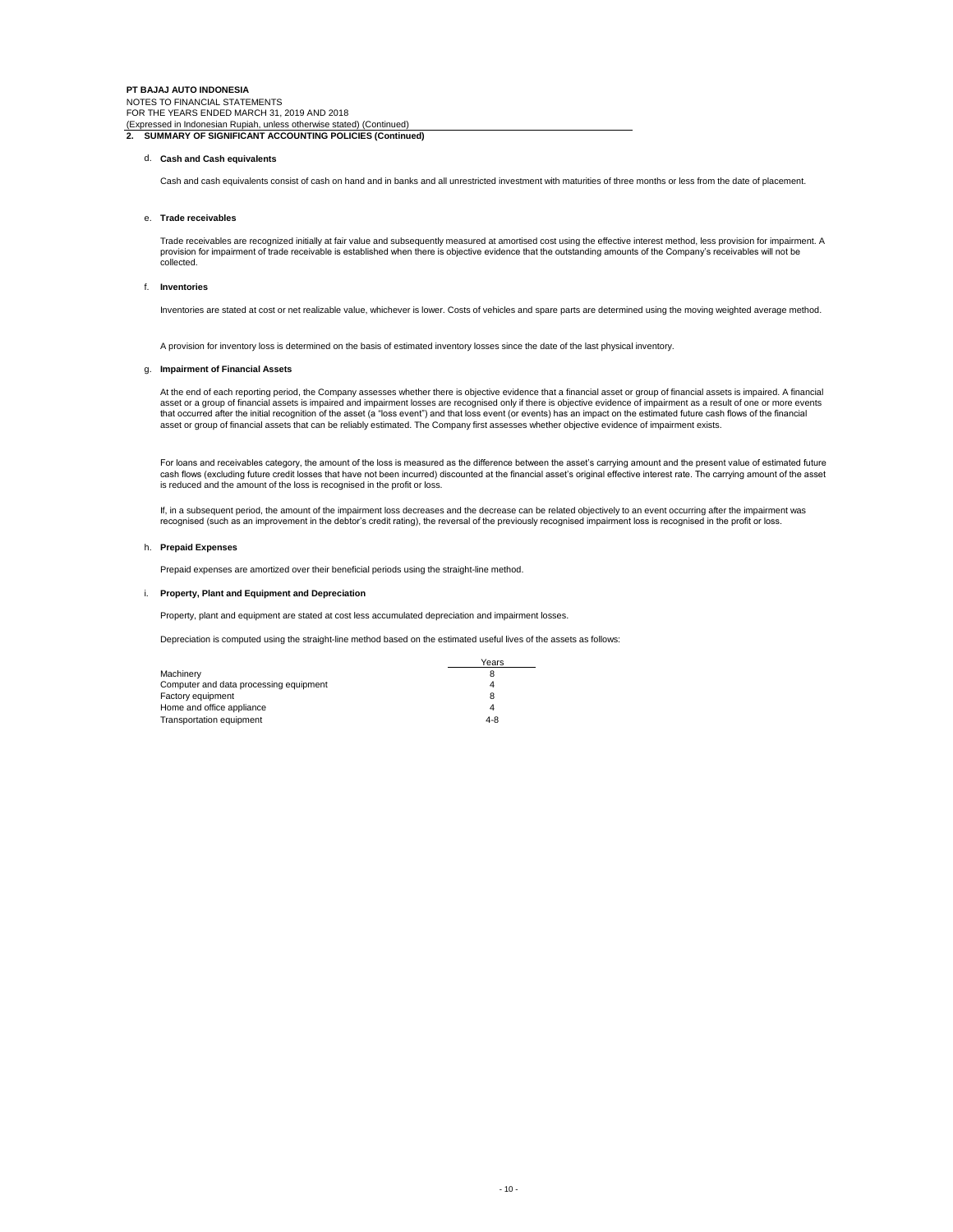## **2. SUMMARY OF SIGNIFICANT ACCOUNTING POLICIES (Continued)**

## i. **Property, Plant and Equipment and Depreciation (Continued)**

When the carrying amount of an asset exceeds its estimated recoverable amount, the asset is written down to its estimated recoverable amount, which is determined as the higher of net selling price of value in use.

The cost of maintenance and repairs is charged to operations as incurred. Other costs incurred subsequently to add to, replace part of, or service an item of property, plant and equipment, are recognized as asset if, and only if it is probable that future economic benefits associated with the item will flow to the entity and the cost of the item can be measured reliably. Gain and losses on disposals are determined by comparing the proceeds with the carrying amount and are recognized within other gains (losses) – net in the profit and loss.

#### j. **Trade Payables**

Trade payable are stated at nominal values.

## k. **Employees' Benefits**

The Company recognized the estimated liabilities for employees' benefits in accordance with the Labor Law No. 13/2003 dated March 25, 2003.

The cost of providing post-employment benefits is determined using the Projected Unit Credit Method. The accumulated unrecognized actuarial gains and losses that exceed 10% of the greater of the present value of the Company's defined benefit obligation and the fair value of plan assets are recognized on straight-line basis over the expected average remaining working lives of the participating employees. Past service cost is recognized immediately to the extent that the benefits are already vested, and otherwise is amortized on a straight-line basis over the average period until the benefits become vested.

The post-employment benefits obligation recognized in the statements of financial position represent the present value of the defined benefit obligation, as adjusted for<br>unrecognized actuarial gains and losses and unrecogn

In 2019 and 2018 there is no estimated employees' benefit was calculated because the number of employee is only 3 persons in 2019 and 2 person in 2018, hence the SFAS 24 (2013 Revision) "Employee Benefits" not applied and the Company will direcly paid the benefit without provision when realization occured.

#### l. **Impairment of Non-Financial Assets**

At reporting date, the Company reviews any indication of asset impairment.

Non-financial assets are reviewed for impairment whenever events or changes in circumstances indicate that the carrying amount may not be recoverable. An impairment loss is recognised for the amount by which the asset's carrying amount exceeds its recoverable amount. The recoverable amount is the higher of an asset's fair value less cost to sales and value in use. For the purposes of assessing impairment, assets are grouped at the lowest levels for which there are separately identifiable cash flows (cash-generating units). Non-financial assets that have suffered an impairment are reviewed for possible reversal of the impairment at each reporting date.

#### m. **Financial Assets and Liabilities**

## Financial Assets

Financial assets are classified in categories of (i) financial assets at fair value through profit and loss, (ii) loans and receivables, (iii) held-to-maturity financial assets, and (iv) available-for-sale financial assets. The classification depends on the purpose for which the financials assets were acquired. Management determines the classification of its financial assets at initial recognition.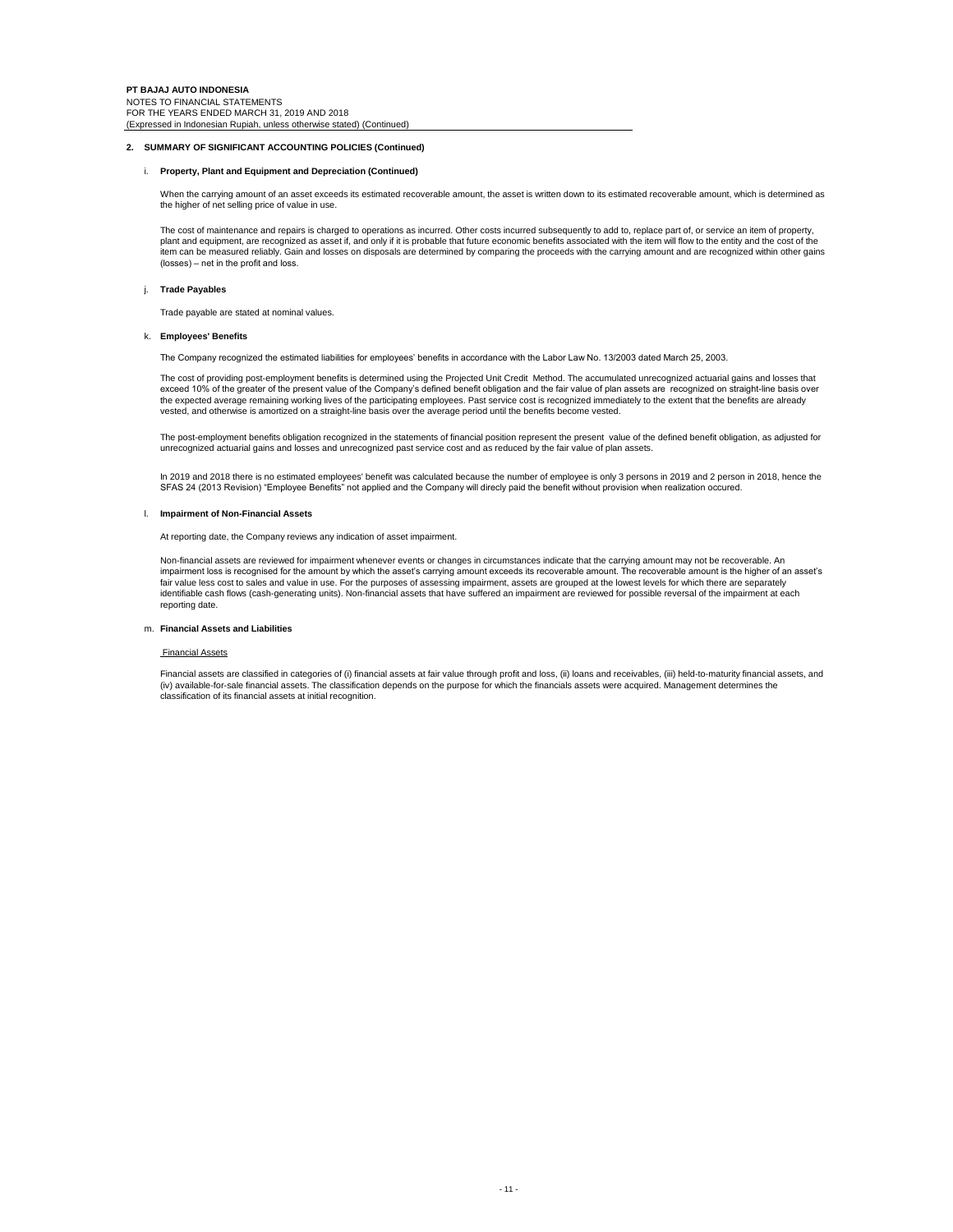## **2. SUMMARY OF SIGNIFICANT ACCOUNTING POLICIES (Continued)**

#### m. **Financial Assets and Liabilities (Continued)**

#### Financial Liabilities

Financial liabilities are classified in the following categories of (i) financial liabilities at fair value through profit and loss and (ii) financial liabilities measured at amortized cost. Financial liabilities are derecognized when they have redeemed or otherwise extinguished.

## Determination of Fair Value

The fair value of financial instruments traded in active markets is determined based on quoted market prices at the balance sheet date. Quoted market value used by the Company for the financial asset is bid price, while for the financial liabilities is ask price.

The fair value of financial instruments not traded in active markets is determined by using a specific valuation technique. The Company uses the discounted cash flow method by using assumptions based on market conditions existing at the date of financial position to determine the fair value of other financial instruments

#### n. **Revenue and Expense Recognition**

Sales are recognized when the goods are delivered and title has passed. Expenses are recognized when incurred.

#### o. **Income Tax**

Current tax expense is determined based on the taxable income for the year computed using prevailing tax rates.

Deferred tax assets and liabilities are recognized for the future tax consequences attributable to differences between the financial statement carrying amounts of existing<br>assets and liabilities and their respective tax ba deductible temporary differences to the extent that it is probable that taxable income will be available in future periods against which the deductible temporary differences can be utilized.

Deferred tax is calculated at the tax rates that have been enacted or substantively enacted by the date of financial statements. Deferred tax is charged or credited in the statement of income, except when it relates to items charged or credited directly to equity, in which case the deferred tax is also charged or credited directly to equity.

Deferred tax assets and liabilities are offset in the statements of financial position, except if these are for different legal entities, in the same manner the current tax assets and liabilities are presented.

Amendments to tax obligation are recorded when an assessment is received or, if appealed against by the Company and its subsidiaries, when the result of the appeal is determined.

## p. **Use of Estimates**

The preparation of financial statements in conformity with generally accepted accounting principles requires management to make estimates and assumptions that affect the reported amounts of assets and liabilities and disclosure of contingent assets and liabilities at the date of the financial statements and the reported amounts of revenues and expenses during the reporting period. Actual results could be different from these estimates.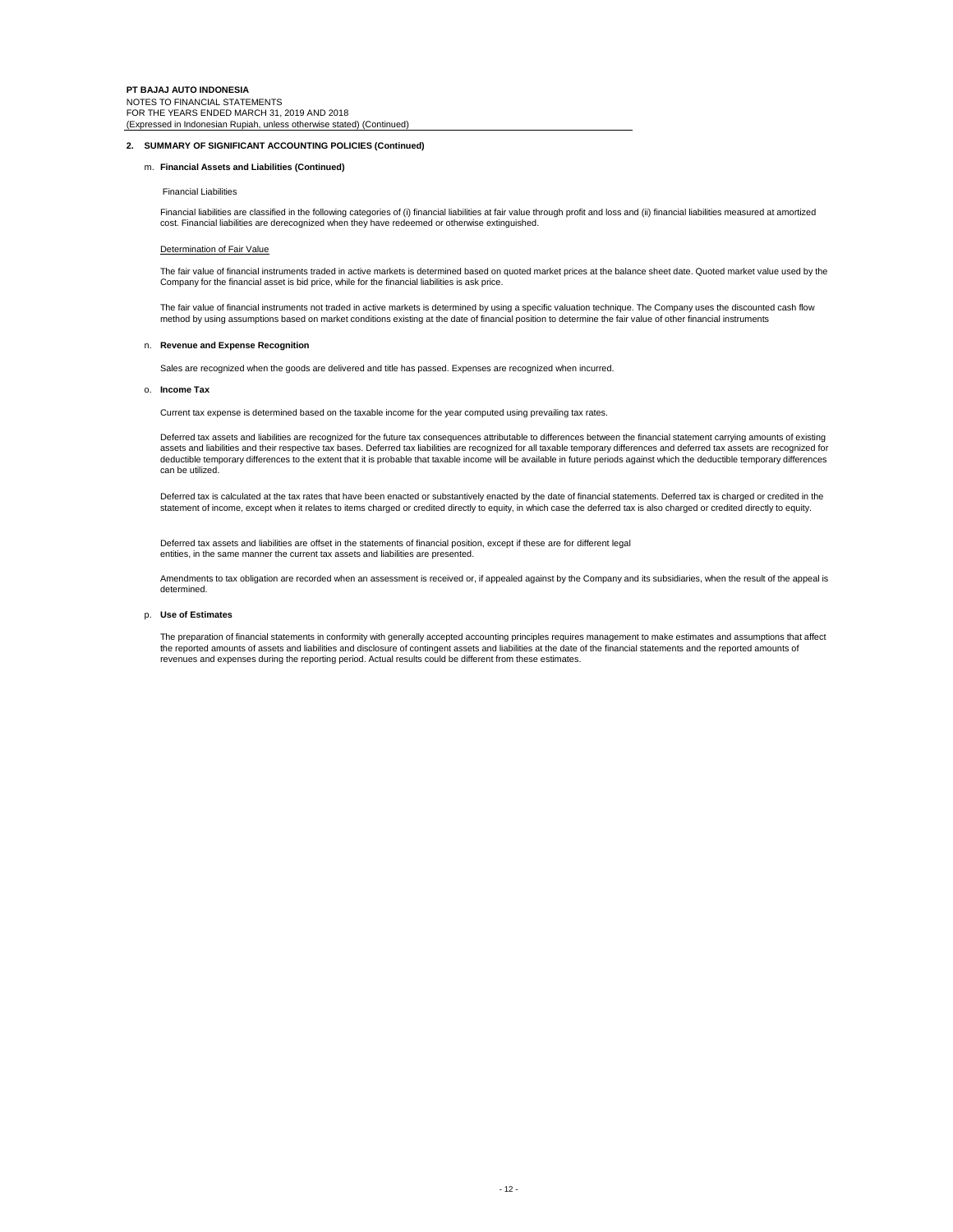**PT BAJAJ AUTO INDONESIA**<br>NOTES TO FINANCIAL STATEMENTS<br>FOR THE YEARS ENDED MARCH 31, 2019 AND 2018<br>(Expressed in Indonesian Rupiah, unless otherwise stated) (Continued)

## **3. CASH AND CASH EQUIVALENTS**

|                                                                                                                                       | 2019                       | 2018                           | 2019              | 2018              |
|---------------------------------------------------------------------------------------------------------------------------------------|----------------------------|--------------------------------|-------------------|-------------------|
|                                                                                                                                       | <b>IDR</b>                 | <b>IDR</b>                     | ₹ (Crore)         | ₹ (Crore)         |
| Cash in banks<br>Citibank N.A.                                                                                                        | 1,491,357,389              | 5,866,705,220                  | 0.72              | 2.85              |
| <b>By Currency</b>                                                                                                                    | 2019<br><b>IDR</b>         | 2018<br><b>IDR</b>             | 2019<br>₹ (Crore) | 2018<br>₹ (Crore) |
| <b>United States Dollar</b><br>Cash in banks (USD 54,041.51 in 2019 and USD 256,536.53 in 2018)<br>Indonesian Rupiah<br>Cash in banks | 769.767.268<br>721,590,121 | 3,528,916,507<br>2,337,788,713 | 0.37<br>0.35      | 1.71<br>1.14      |
| Total                                                                                                                                 | 1,491,357,389              | 5,866,705,220                  | 0.72              | 2.85              |

## **4. OTHER RECEIVABLE**

|          | 2019 | 2018        | 2019                              | 2018      |
|----------|------|-------------|-----------------------------------|-----------|
|          | IDR  | IDR         | $\overline{\phantom{a}}$ (C rore) | ₹ (Crore) |
|          |      |             |                                   |           |
| Employee | -    | 100.000.000 | $\sim$                            | 0.05      |

## **5. TAXATION**

## a. Taxes Payable

|                                           | 2019         | 2018       | 2019      | 2018      |
|-------------------------------------------|--------------|------------|-----------|-----------|
|                                           | IDR          | <b>IDR</b> | ₹ (Crore) | ₹ (Crore) |
| Value added tax                           | 13,333,333   |            | 0.01      |           |
| Income taxes:<br>Article 23<br>Article 21 | 200,000<br>- | 1,112,238  | ۰         |           |
| Total                                     | 13,533,333   | 1,112,238  | 0.01      |           |

## b. Tax Benefit

A reconciliation between loss before tax per statements of income and fiscal loss is as follows:

|                                                 | 2019<br><b>IDR</b> | 2018<br><b>IDR</b> | 2019<br>₹ (Crore) | 2018<br>₹ (Crore) |
|-------------------------------------------------|--------------------|--------------------|-------------------|-------------------|
| Loss before tax per statements of income        | (4,974,101,964)    | (2,577,212,995)    | (2.41)            | (1.25)            |
| Nondeductible expenses (income):                |                    |                    |                   |                   |
| Employees' benefit in kinds:                    |                    |                    |                   |                   |
| Staff on cost                                   | 353.262.694        | 40.371.901         | 0.17              | 0.02              |
| Welfare                                         | 214.583.161        | 14.833.487         | 0.10              | 0.01              |
| Insurance                                       | 181.165.000        |                    | 0.09              | -                 |
| Miscellaneous expense                           | 53.307.831         | 118.996.052        | 0.03              | 0.05              |
| Employees' residence telephone and mobilephones | 9.321.773          | 10.330.405         | 0.01              | 0.01              |
| Subtotal (balance carried forward)              | 811.640.459        | 184,531,845        | 0.40              | 0.09              |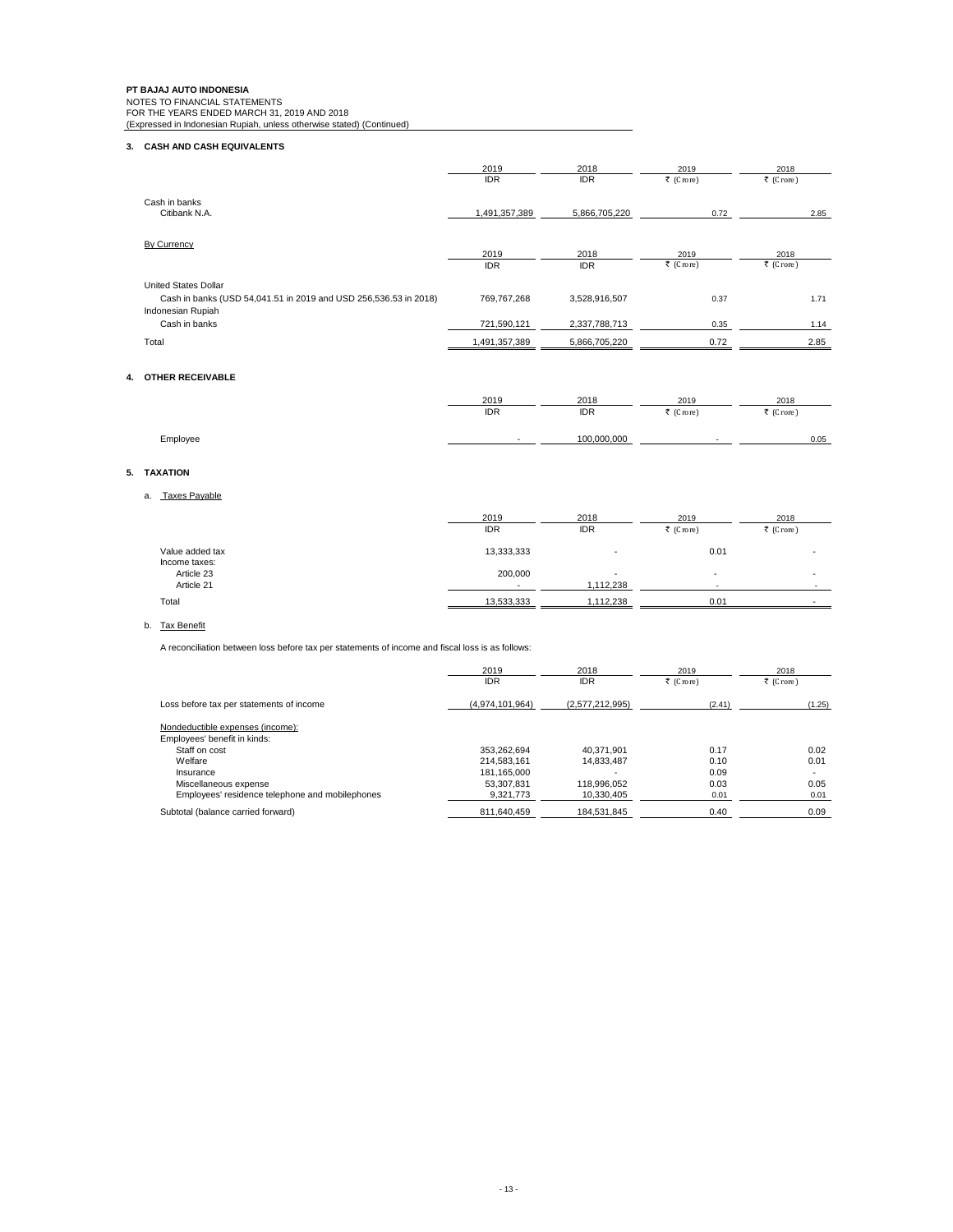# **PT BAJAJ AUTO INDONESIA** NOTES TO FINANCIAL STATEMENTS<br>FOR THE YEARS ENDED MARCH 31, 2019 AND 2018<br>(Expressed in Indonesian Rupiah, unless otherwise stated) (Continued)

## **5. TAXATION (Continued)**

|                                             | 2019<br><b>IDR</b>         | 2018<br><b>IDR</b>      | 2019<br>₹ (Crore) | 2018<br>₹ (Crore)                |
|---------------------------------------------|----------------------------|-------------------------|-------------------|----------------------------------|
| Balance brought forward                     | 811,640,459                | 184,531,845             | 0.40              | 0.09                             |
| Lunch<br>Entertainment<br>Rent income - net | 8,691,116<br>(120,000,000) | 1,977,000<br>14,190,238 | ۰<br>۰<br>(0.06)  | 0.01<br>$\overline{\phantom{a}}$ |
| Total                                       | 700,331,575                | 200,699,083             | 0.34              | 0.10                             |
| Fiscal loss for current year                | (4,273,770,389)            | (2,376,513,912)         | (2.07)            | (1.15)                           |
| Fiscal loss accumulation:                   |                            |                         |                   |                                  |
| 2019                                        | (4,273,770,389)            |                         | (2.07)            |                                  |
| 2018                                        | (2,376,513,912)            | (2,376,513,912)         | (1.15)            | (1.15)                           |
| 2017                                        | (1,704,645,670)            | (1,704,645,670)         | (0.83)            | (0.83)                           |
| 2016                                        | (48,666,232)               | (48, 666, 232)          | (0.02)            | (0.02)                           |
| 2015                                        | (7,986,119,413)            | (7,986,119,413)         | (3.88)            | (3.88)                           |
| 2014                                        | (27, 122, 427, 272)        | (27, 122, 427, 272)     | (13.17)           | (13.17)                          |
| Expired                                     | 27,122,427,272             |                         | 13.17             |                                  |
| Total accumulated fiscal loss               | (16.389.715.616)           | (39.238.372.499)        | (7.95)            | (19.05)                          |

## **6. OTHER PAYABLES**

|                        | 2019<br><b>IDR</b> | 2018<br><b>IDR</b> | 2019<br>₹ (Crore)        | 2018<br>₹ (Crore) |
|------------------------|--------------------|--------------------|--------------------------|-------------------|
| KAP Handoko & Suparmun | 9,800,000          | 10,000,000         | 0.01                     |                   |
| Employees              | 7,672,753          | 40,549,878         | $\overline{\phantom{a}}$ | 0.03              |
| PT Afiat Lestari       | 1.500.000          | 1.250.000          | ٠                        | $\sim$            |
| Total                  | 18.972.753         | 51.799.878         | 0.01                     | 0.03              |

## **7. CAPITAL STOCK**

| Name of stockholder | Series | Number of<br>Share | Percentage of<br>Ownership | Total Paid-Up Capital |                |           |
|---------------------|--------|--------------------|----------------------------|-----------------------|----------------|-----------|
|                     |        |                    | $\%$                       | USD                   | <b>IDR</b>     | ₹ (Crore) |
| Bajaj Auto Limited  | Α      | 408.750            | 98.50%                     | 1.226.250             | 11,471,568,750 | 5.57      |
|                     | в      | 3.125              | 0.75%                      | 9.375                 | 87,703,125     | 0.04      |
| Teguh Boentoro      | в      | 3.125              | 0.75%                      | 9,375                 | 87,703,125     | 0.04      |
| Total               |        | 415,000            | 100%                       | 1.245.000             | 11,646,975,000 | 5.65      |

The balance of foreign exchange difference on paid-up capital represents funds received by the Company over the par value of shares issued, as a result of differences in<br>exchange rates between the rate used in the articles

Based on circular meeting of shareholder's as stated in Notarial deed No. 47 dated April 17, 2017 by Mala Mukti, S.H., LL.M., a notary public in Jakarta, the shareholder's<br>agrees to decrease the amount of par value per sha

There is no re-distribution in paid to shareholders in respect of share capital reduction. The entire amount of the share capital decrease will be applied to the deficit balance to reduce historical losses.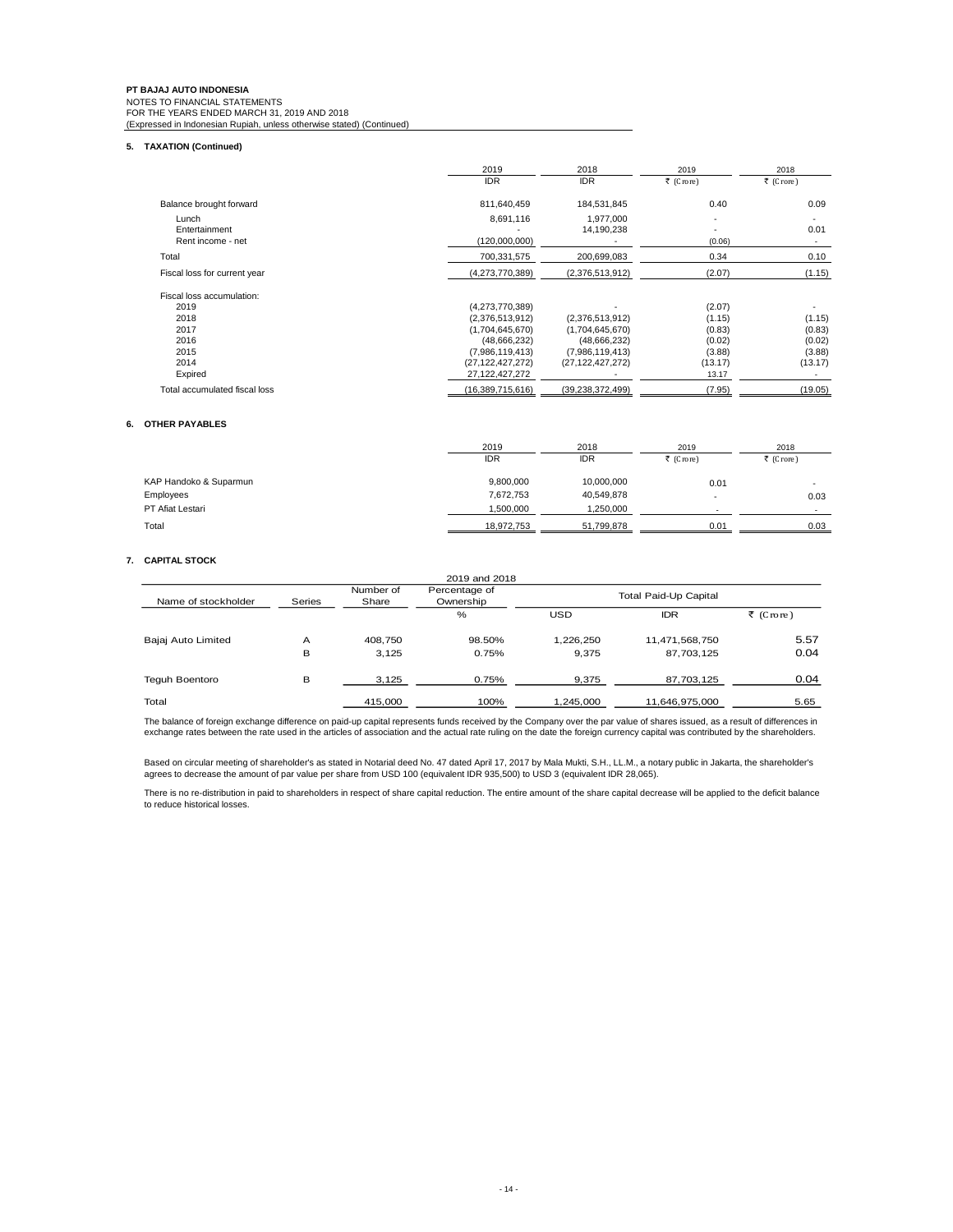## **8. OPERATING EXPENSES**

General and Administrative Expenses

|                              | 2019          | 2018          | 2019                     | 2018      |
|------------------------------|---------------|---------------|--------------------------|-----------|
|                              | <b>IDR</b>    | <b>IDR</b>    | ₹ (Crore)                | ₹ (Crore) |
| Staff on cost                | 2,217,781,617 | 221,919,934   | 1.09                     | 0.11      |
| Rental                       | 1,104,032,882 | 788,743,878   | 0.54                     | 0.38      |
| Consultancy and legalisation | 497,140,190   | 905,194,066   | 0.24                     | 0.44      |
| Travelling                   | 431,952,424   | 305,158,635   | 0.21                     | 0.15      |
| Welfare                      | 214,583,161   | 14,833,487    | 0.10                     | 0.01      |
| Motor car expenses           | 194,630,091   | 155,071,533   | 0.09                     | 0.08      |
| Insurance                    | 181,165,000   |               | 0.09                     | -         |
| Outsourcing                  | 97,585,026    | 40,915,654    | 0.05                     | 0.02      |
| Others                       | 79,187,947    | 121,975,052   | 0.04                     | 0.06      |
| Professional fee             | 50,000,000    | 50,000,000    | 0.02                     | 0.02      |
| Repair and maintenance       | 45,787,000    | 20,660,000    | 0.02                     | 0.01      |
| Data entry                   | 36,366,000    | 9,758,067     | 0.02                     |           |
| Courier and communication    | 19,543,545    | 20,792,529    | 0.01                     | 0.01      |
| Bank charges                 | 2,358,483     | 2,183,419     | $\overline{\phantom{a}}$ |           |
| Printing and stationery      | 799,242       | 6,533,538     | $\overline{\phantom{a}}$ |           |
| Entertainment                |               | 14,190,238    |                          | 0.01      |
| Total                        | 5,172,912,608 | 2,677,930,030 | 2.52                     | 1.30      |

## **9. OTHER INCOME (EXPENSES)**

|                                   | 2019           | 2018        | 2019      | 2018      |
|-----------------------------------|----------------|-------------|-----------|-----------|
|                                   | <b>IDR</b>     | IDR         | ₹ (Crore) | ₹ (Crore) |
| Rental income                     | 133,333,333    |             | 0.07      |           |
| Gain on foreign exchange          | 78.810.644     | 100,717,035 | 0.04      | 0.05      |
| Income final tax expense - rental | (13, 333, 333) | -           | (0.01)    |           |
| Total                             | 198.810.644    | 100,717,035 | 0.10      | 0.05      |

## **10. MONETARY ASSETS AND LIABILITIES DENOMINATED IN FOREIGN CURRENCIES**

As of March 31, 2019 and 2018, the Company had monetary assets and liabilities in foreign currency as follows:

|                           | 2019                     |                             |                          | 2018                        |                            | 2018                       |
|---------------------------|--------------------------|-----------------------------|--------------------------|-----------------------------|----------------------------|----------------------------|
|                           | Balance in<br><b>USD</b> | Equivalent in<br><b>IDR</b> | Balance in<br><b>USD</b> | Equivalent in<br><b>IDR</b> | Equivalent in<br>₹ (Crore) | Equivalent in<br>₹ (Crore) |
| <b>Assets</b>             |                          |                             |                          |                             |                            |                            |
| Cash on hand and in banks | 54.041.51                | 769,767,268                 | 256.536.53               | 3,528,916,507               | 0.37                       | 1.71                       |
| <b>Total Assets</b>       | 54.041.51                | 769.767.268                 | 256.536.53               | 3.528.916.507               | 0.37                       | 1.71                       |
| Liabilities               |                          |                             |                          |                             |                            |                            |
| <b>Net Assets</b>         | 54,041.51                | 769,767,268                 | 256.536.53               | 3,528,916,507               | 0.37                       | 1.71                       |

The conversion rate used by the Company is IDR 14,244 and IDR 13,756 for USD 1 as of March 31, 2019 and 2018, respectively.